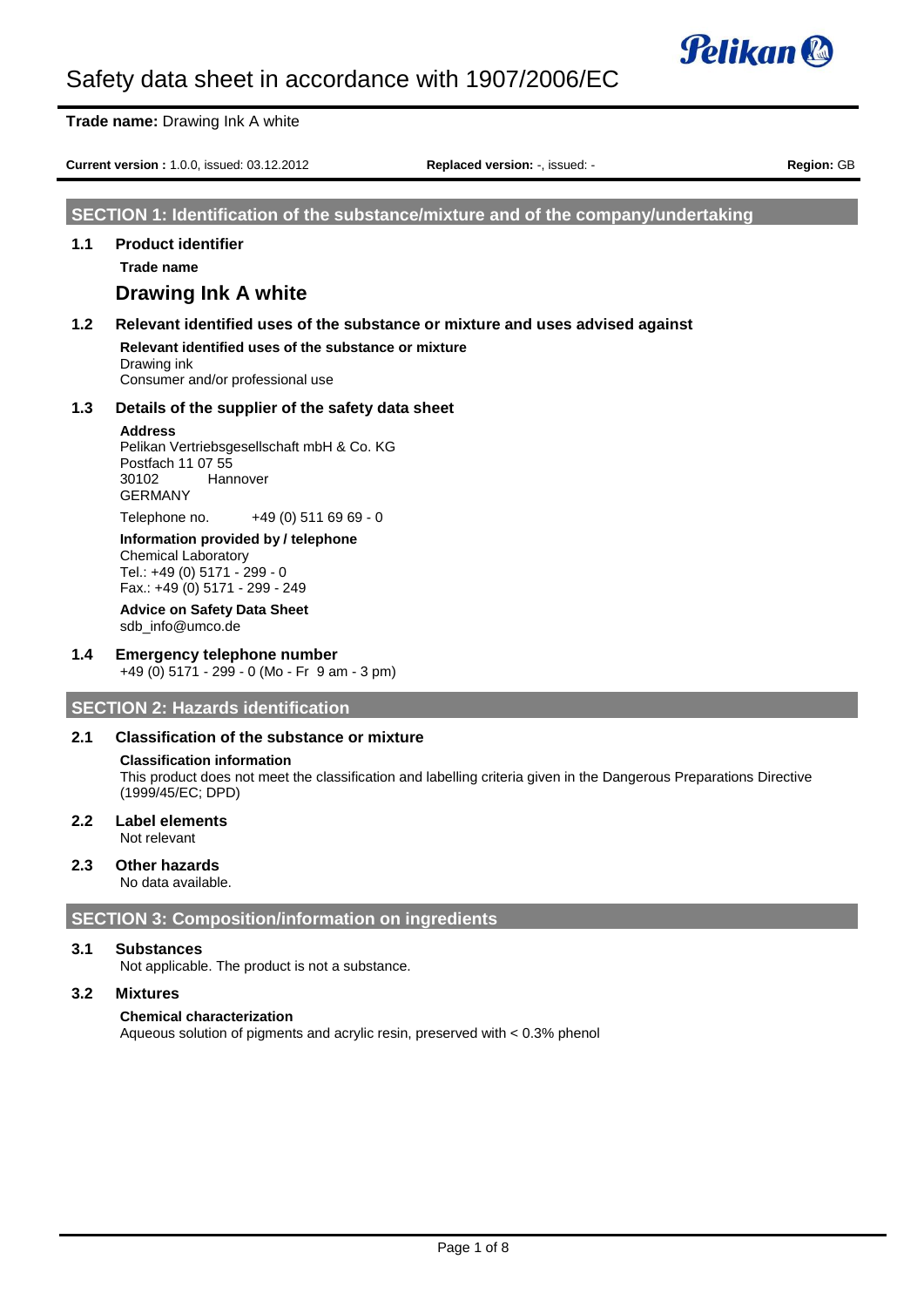

#### **Trade name:** Drawing Ink A white

**Current version :** 1.0.0, issued: 03.12.2012 **Replaced version:** -, issued: - **Region:** GB

**Hazardous ingredients No** Substance name<br> **CAS/EC/Index/ Classification 67/548/EEC** CONCERNITY CONSIDERED CONSIDER **CAS / EC / Index / REACH no Classification 67/548/EEC Concentration** Concentration **%-b.w.** 1 **phenol** 108-95-2 203-632-7 604-001-00-2 - T; R23/24/25 C; R34 Xn; R48/20/21/22 Muta.Cat.3; R68  $\lt$  0.50 %-b.w.

Full Text for all R-phrases: pls. see section 16

| <b>No</b> | <b>Note</b>              | <b>Specific concentration limits</b> |
|-----------|--------------------------|--------------------------------------|
|           | $\overline{\phantom{a}}$ | $R36/38$ : C $>= 1\%$                |
|           |                          | $R20/21/22$ : C $>=$ 3%              |
|           |                          | $R34: C \ge 3\%$                     |
|           |                          | $R23/24/25$ : C $>= 10\%$            |

## **SECTION 4: First aid measures**

## **4.1 Description of first aid measures**

## **General information**

In case of persisting adverse effects, consult a physician.

#### **After inhalation**

Ensure supply of fresh air.

#### **After skin contact**

When in contact with the skin, clean with soap and water.

#### **After eye contact**

Separate eyelids, wash the eyes thoroughly with water (15 min.).

#### **After ingestion**

Rinse out mouth and drink 200 - 300 ml water. Seek medical advice.

## **4.2 Most important symptoms and effects, both acute and delayed**

No data available.

#### **4.3 Indication of any immediate medical attention and special treatment needed** No data available.

## **SECTION 5: Firefighting measures**

## **5.1 Extinguishing media**

#### **Suitable extinguishing media**

Product itself is non-combustible; adapt fire extinguishing measures to surrounding areas.

**Unsuitable extinguishing media** No data available.

#### **5.2 Special hazards arising from the substance or mixture** When exposed to high temperatures may produce hazardous decomposition products such as carbon monoxide, carbon dioxide and smoke.

### **5.3 Advice for firefighters**

Use self-contained breathing apparatus. Wear protective clothing.

## **SECTION 6: Accidental release measures**

#### **6.1 Personal precautions, protective equipment and emergency procedures**

#### **For non-emergency personnel**

Refer to protective measures listed in sections 7 and 8. Ensure adequate ventilation.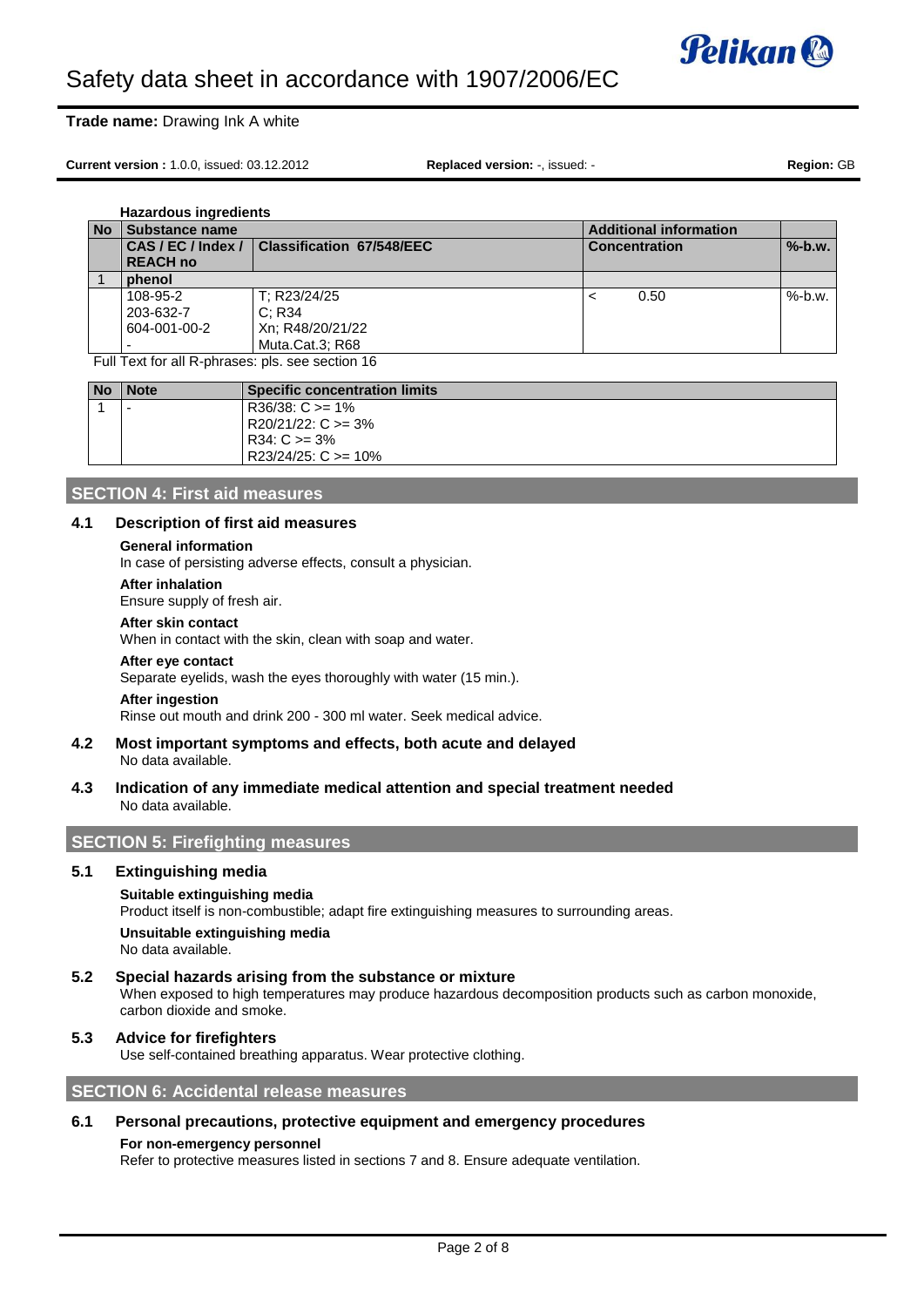

**Trade name:** Drawing Ink A white

**Current version :** 1.0.0, issued: 03.12.2012 **Replaced version:** -, issued: - **Region:** GB

#### **For emergency responders**

No data available. Personal protective equipment (PPE) - see Section 8.

#### **6.2 Environmental precautions**

Do not discharge into the drains/surface waters/groundwater.

- **6.3 Methods and material for containment and cleaning up** Take up with absorbent material (e.g., sand, kieselguhr, universal binder). Send in suitable containers for recovery or disposal.
- **6.4 Reference to other sections**

No data available.

## **SECTION 7: Handling and storage**

#### **7.1 Precautions for safe handling**

**Advice on safe handling** No special measures necessary.

# **General protective and hygiene measures**

Keep away from foodstuffs and beverages.

**Advice on protection against fire and explosion**

No special measures necessary.

## **7.2 Conditions for safe storage, including any incompatibilities**

**Technical measures and storage conditions** Keep dry in a cool, well-ventilated place. Keep from freezing.

## **Requirements for storage rooms and vessels**

No special measures required. **Advice on storage assembly**

Do not store together with: Oxidizing agents

#### **7.3 Specific end use(s)** No data available.

## **SECTION 8: Exposure controls/personal protection**

## **8.1 Control parameters**

## **Occupational exposure limit values**

| <b>No</b>      | <b>Substance name</b>                                    | CAS no.     |                   | EC no.         |                   |
|----------------|----------------------------------------------------------|-------------|-------------------|----------------|-------------------|
| $\overline{1}$ | phenol                                                   | 108-95-2    |                   | 203-632-7      |                   |
|                | 2000/39/EWG                                              |             |                   |                |                   |
|                | Phenol                                                   |             |                   |                |                   |
|                | <b>TWA</b>                                               | 7.8         | mg/m <sup>3</sup> | $\mathfrak{p}$ | ml/m <sup>3</sup> |
|                | Skin resorption / sensibilisation                        | <b>Skin</b> |                   |                |                   |
|                | List of approved workplace exposure limits (WELs) / EH40 |             |                   |                |                   |
|                | Phenol                                                   |             |                   |                |                   |
|                | <b>STEL</b>                                              | 4           | ppm               | 16             | mg/m <sup>3</sup> |
|                | <b>TWA</b>                                               | 2           | ppm               | 7.8            | mg/m <sup>3</sup> |
|                | Skin resorption / sensibilisation                        | <b>Sk</b>   |                   |                |                   |
|                | List of approved workplace exposure limits (WELs) / EH40 |             |                   |                |                   |
|                | Phenol                                                   |             |                   |                |                   |
|                | <b>STEL</b>                                              | 39          | mg/m <sup>3</sup> |                |                   |
|                | <b>TWA</b>                                               | 20          | mq/m <sup>3</sup> | $\mathfrak{p}$ | ml/m <sup>3</sup> |
|                | Skin resorption / sensibilisation                        | Sk          |                   |                |                   |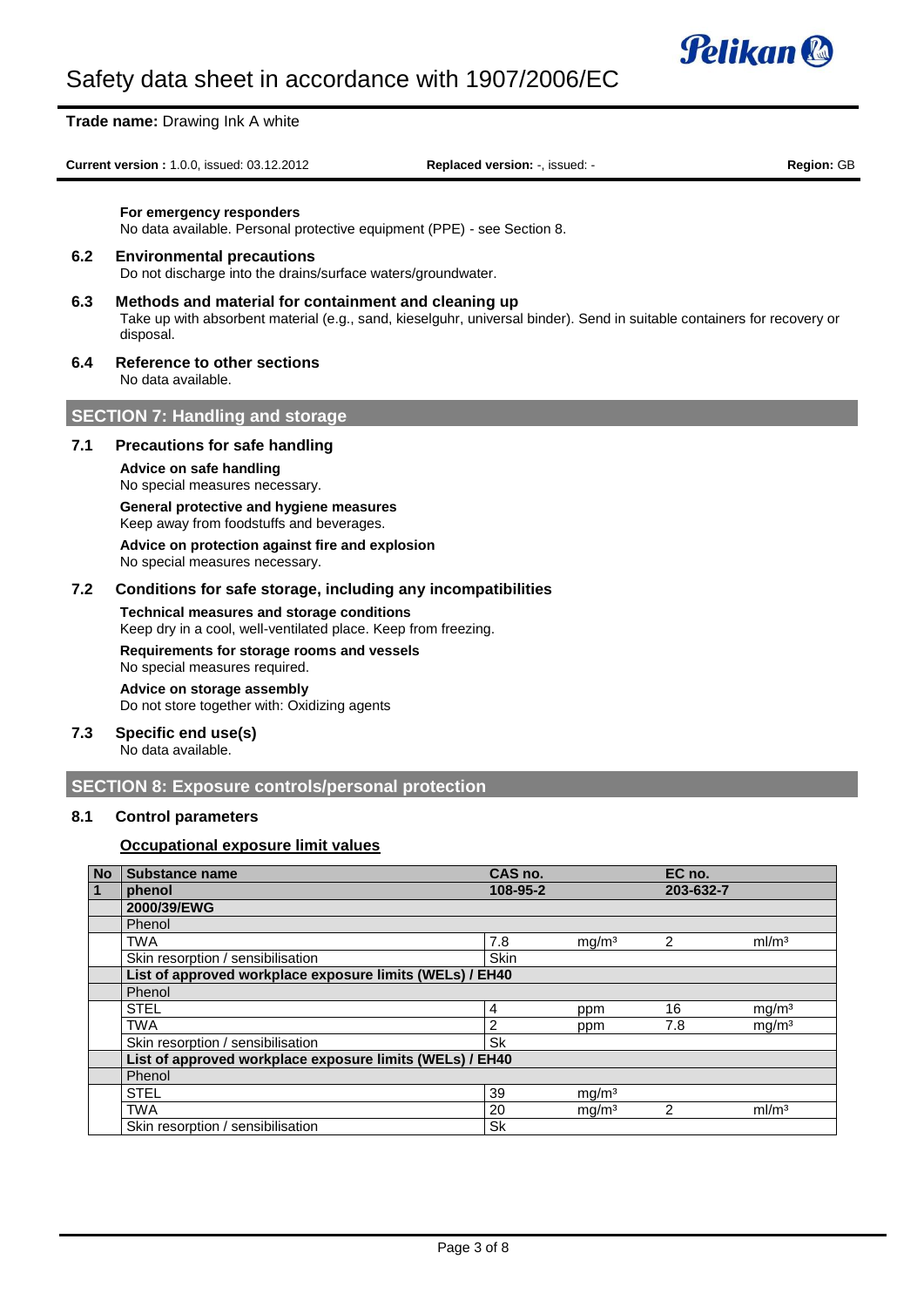

#### **Trade name:** Drawing Ink A white

**Current version :** 1.0.0, issued: 03.12.2012 **Replaced version:** -, issued: - **Region:** GB

#### **8.2 Exposure controls**

**Appropriate engineering controls** No data available.

### **Personal protective equipment**

#### **Respiratory protection**

Under normal working conditions no personal respiratory protection is necessary.

**Eye / face protection** No special measures required.

**Hand protection** No special measures required.

**Environmental exposure controls** No data available.

## **SECTION 9: Physical and chemical properties**

## **9.1 Information on basic physical and chemical properties**

| <b>Form/Colour</b>                            |  |  |
|-----------------------------------------------|--|--|
| liquid                                        |  |  |
| white                                         |  |  |
| <b>Odour</b>                                  |  |  |
| characteristic                                |  |  |
| <b>Odour threshold</b>                        |  |  |
| No data available                             |  |  |
| pH value                                      |  |  |
| Value<br>7.5<br>9.0<br>$\sim$                 |  |  |
| <b>Boiling point / boiling range</b>          |  |  |
| Value<br>$\rm ^{\circ}C$<br>100<br>appr.      |  |  |
| Melting point / melting range                 |  |  |
| No data available                             |  |  |
| Decomposition point / decomposition range     |  |  |
| No data available                             |  |  |
| <b>Flash point</b>                            |  |  |
| Not applicable                                |  |  |
|                                               |  |  |
| <b>Ignition temperature</b>                   |  |  |
| Not applicable                                |  |  |
| <b>Auto-ignition temperature</b>              |  |  |
| No data available                             |  |  |
| <b>Oxidising properties</b>                   |  |  |
| No data available                             |  |  |
| <b>Explosive properties</b>                   |  |  |
| No data available                             |  |  |
| <b>Flammability (solid, gas)</b>              |  |  |
| No data available                             |  |  |
| Lower flammability or explosive limits        |  |  |
| Not applicable                                |  |  |
| <b>Upper flammability or explosive limits</b> |  |  |
| Not applicable                                |  |  |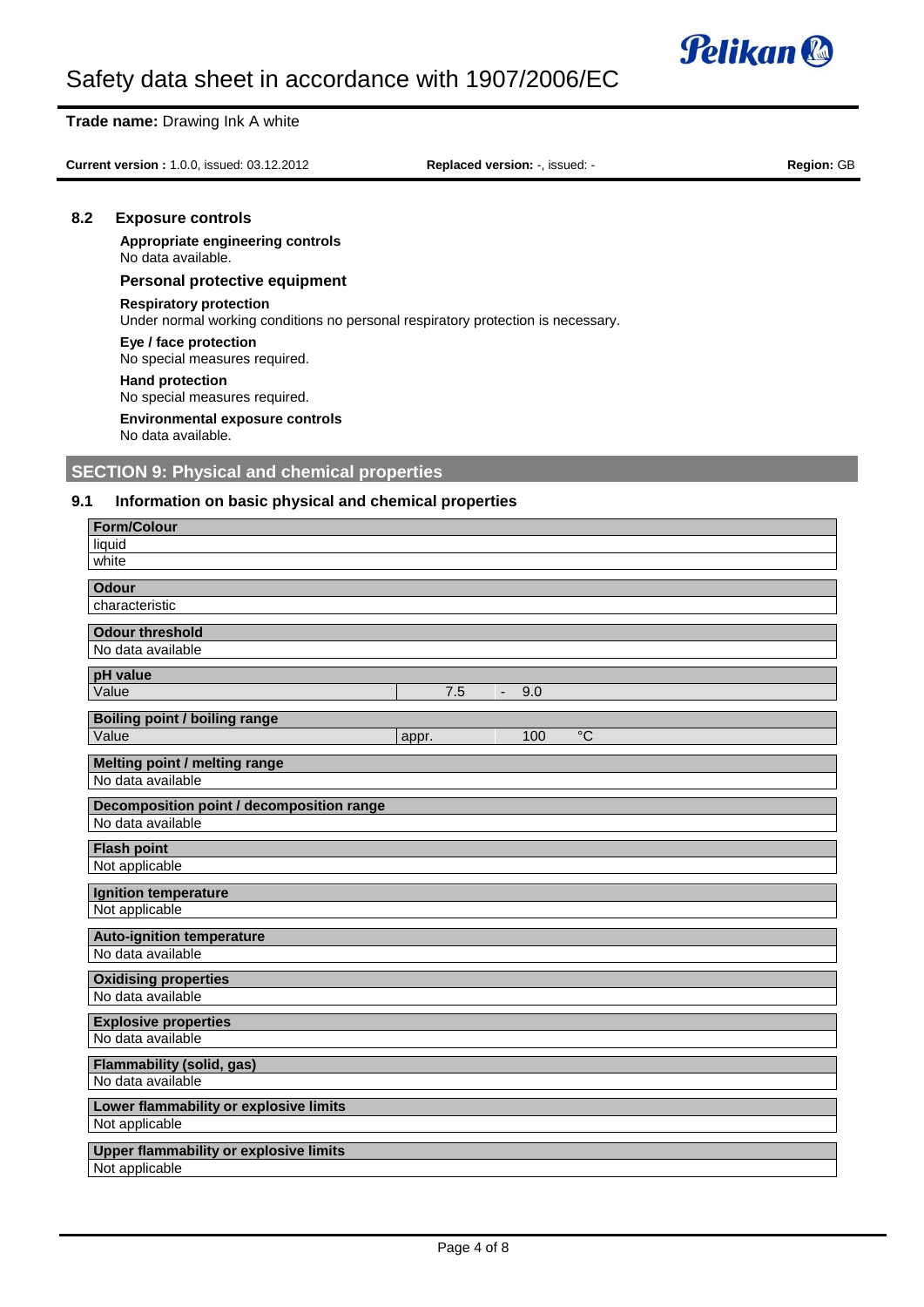

## **Trade name:** Drawing Ink A white

**Current version :** 1.0.0, issued: 03.12.2012 **Replaced version:** -, issued: - **Region:** GB

|         | Vapour pressure                                                    |         |      |                                                |
|---------|--------------------------------------------------------------------|---------|------|------------------------------------------------|
|         | Not applicable                                                     |         |      |                                                |
|         | <b>Vapour density</b>                                              |         |      |                                                |
|         | No data available                                                  |         |      |                                                |
|         | <b>Evaporation rate</b><br>No data available                       |         |      |                                                |
|         |                                                                    |         |      |                                                |
|         | <b>Relative density</b><br>No data available                       |         |      |                                                |
|         | <b>Density</b>                                                     |         |      |                                                |
|         | Value                                                              | appr.   | 1.3  | g/cm <sup>3</sup>                              |
|         | Reference temperature                                              |         | 20   | $\rm ^{\circ}C$                                |
|         | Solubility in water                                                |         |      |                                                |
|         | Reference temperature                                              |         | 20   | $^{\circ}C$                                    |
|         | Remarks                                                            | soluble |      |                                                |
|         | <b>Solubility(ies)</b><br>No data available                        |         |      |                                                |
|         |                                                                    |         |      |                                                |
|         | <b>Partition coefficient: n-octanol/water</b><br>No data available |         |      |                                                |
|         |                                                                    |         |      |                                                |
|         | <b>Viscosity</b><br>Value                                          | appr.   | 23   | $mPa*$ s                                       |
|         | Reference temperature                                              |         | 25   | $^{\circ}C$                                    |
|         | Type                                                               | dynamic |      |                                                |
| $9.2\,$ | <b>Other information</b>                                           |         |      |                                                |
|         | <b>Other information</b>                                           |         |      |                                                |
|         | No data available.                                                 |         |      |                                                |
|         | <b>SECTION 10: Stability and reactivity</b>                        |         |      |                                                |
|         |                                                                    |         |      |                                                |
|         | 10.1 Reactivity<br>No data available.                              |         |      |                                                |
|         | 10.2 Chemical stability                                            |         |      |                                                |
|         | No data available.                                                 |         |      |                                                |
|         | 10.3 Possibility of hazardous reactions                            |         |      |                                                |
|         | None, if handled according to order.                               |         |      |                                                |
| 10.4    | <b>Conditions to avoid</b>                                         |         |      |                                                |
|         | Keep from freezing.                                                |         |      |                                                |
| 10.5    | Incompatible materials                                             |         |      |                                                |
|         | strong oxidizing agents                                            |         |      |                                                |
| 10.6    | <b>Hazardous decomposition products</b>                            |         |      |                                                |
|         | No hazardous decomposition products known.                         |         |      |                                                |
|         |                                                                    |         |      |                                                |
|         | <b>SECTION 11: Toxicological information</b>                       |         |      |                                                |
| 11.1    | Information on toxicological effects                               |         |      |                                                |
|         | <b>Acute oral toxicity</b>                                         |         |      |                                                |
|         | LD50                                                               | $\,$    | 5000 | mg/kg                                          |
|         | Species<br>Method                                                  | rat     |      | Derived from the properties of its components. |
|         |                                                                    |         |      |                                                |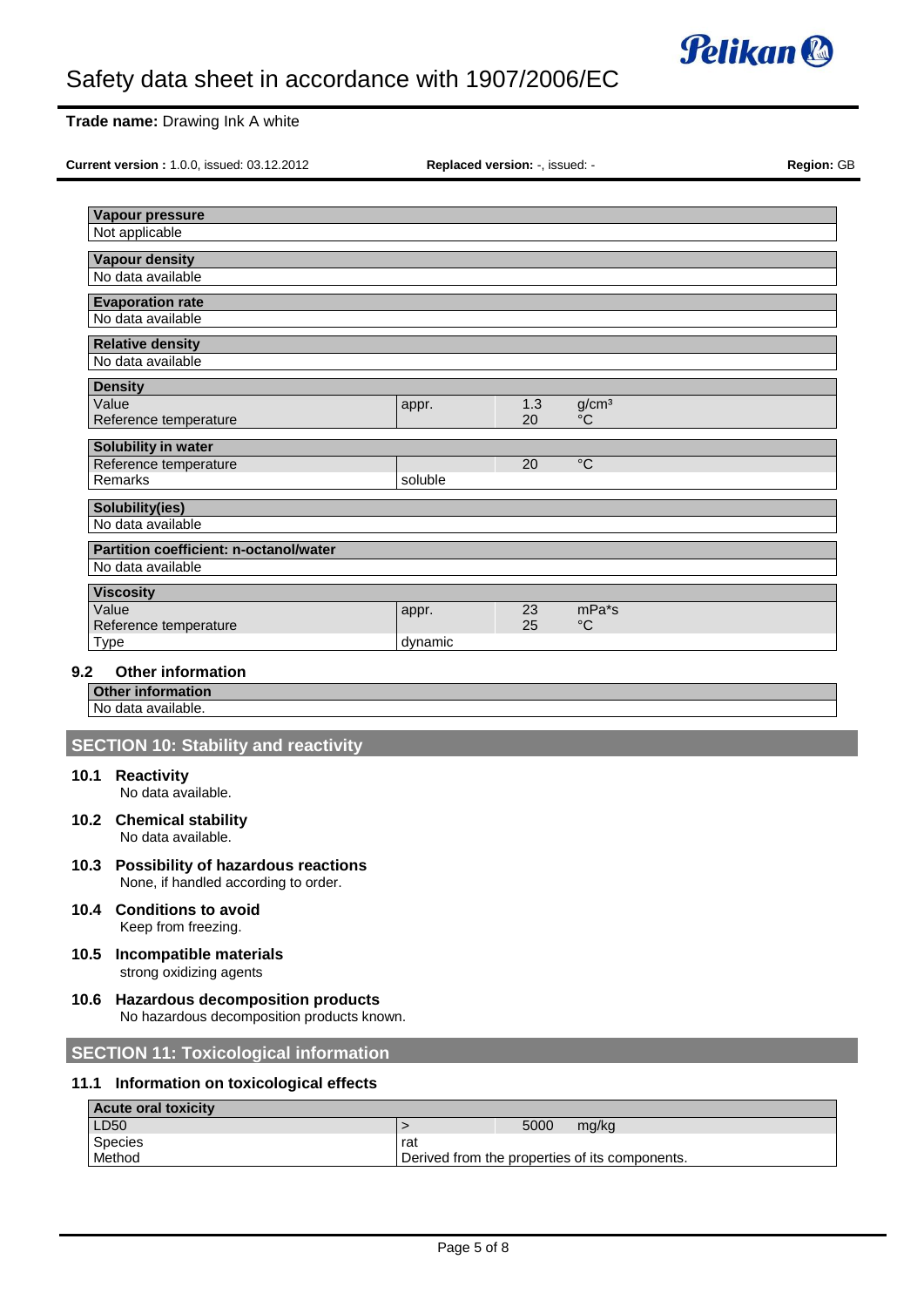

### **Trade name:** Drawing Ink A white

**Current version :** 1.0.0, issued: 03.12.2012 **Replaced version:** -, issued: - **Region:** GB

| <b>Acute dermal toxicity</b>             |
|------------------------------------------|
| No data available                        |
|                                          |
| <b>Acute inhalational toxicity</b>       |
| No data available                        |
| <b>Skin corrosion/irritation</b>         |
| No data available                        |
|                                          |
| Serious eye damage/irritation            |
| No data available                        |
| <b>Respiratory or skin sensitisation</b> |
| No data available                        |
|                                          |
| <b>Germ cell mutagenicity</b>            |
| No data available                        |
| <b>Reproduction toxicity</b>             |
| No data available                        |
| Carcinogenicity                          |
| No data available                        |
| <b>STOT-single exposure</b>              |
| No data available                        |
|                                          |
| <b>STOT-repeated exposure</b>            |
| No data available                        |
| <b>Aspiration hazard</b>                 |
| No data available                        |
|                                          |

## **SECTION 12: Ecological information**

## **12.1 Toxicity**

| <b>Fish toxicity</b>     |  |  |
|--------------------------|--|--|
| No data available        |  |  |
| <b>Daphnia toxicity</b>  |  |  |
| No data available        |  |  |
| <b>Algae toxicity</b>    |  |  |
| No data available        |  |  |
| <b>Bacteria toxicity</b> |  |  |
| No data available        |  |  |

No data available.

- **12.3 Bioaccumulative potential** No data available.
- **12.4 Mobility in soil** No data available.
- **12.5 Results of PBT and vPvB assessment** No data available.
- **12.6 Other adverse effects**

No data available.

#### **12.7 Other information Other information**

Do not discharge product unmonitored into the environment.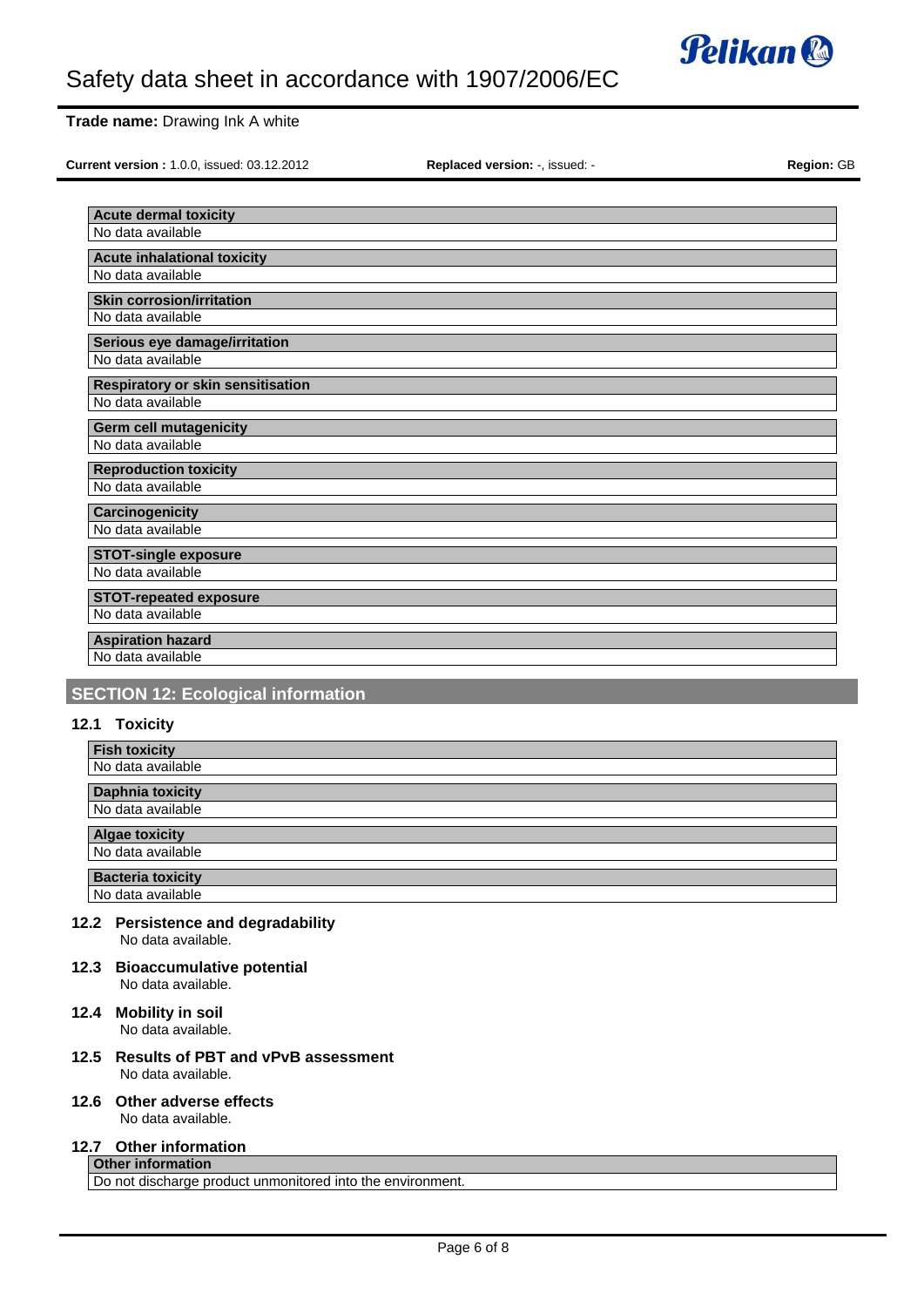

#### **Trade name:** Drawing Ink A white

**Current version :** 1.0.0, issued: 03.12.2012 **Replaced version:** -, issued: - **Region:** GB

## **SECTION 13: Disposal considerations**

## **13.1 Waste treatment methods**

#### **Product**

Allocation of a waste code number, according to the European Waste Catalogue, should be carried out in agreement with the regional waste disposal company. Smaller quantities can be disposed with household garbage.

#### **Packaging**

Residuals must be removed from packaging and when emptied completely disposed of in accordance with the regulations for waste removal. Incompletely emptied packaging must be disposed of in the form of disposal specified by the regional disposer.

## **SECTION 14: Transport information**

#### **14.1 Transport ADR/RID/ADN**

The product is not subject to ADR/RID/ADN regulations.

#### **14.2 Transport IMDG**

The product is not subject to IMDG regulations.

## **14.3 Transport ICAO-TI / IATA**

The product is not subject to ICAO-TI / IATA regulations.

**14.4 Other information** No data available.

## **14.5 Environmental hazards**

Information on environmental hazards, if relevant, pls. see 14.1 - 14.3.

- **14.6 Special precautions for user** No data available.
- **14.7 Transport in bulk according to Annex II of MARPOL 73/78 and the IBC Code** Not relevant

## **SECTION 15: Regulatory information**

## **15.1 Safety, health and environmental regulations/legislation specific for the substance or mixture**

## **EU regulations**

**Directive 1999/13/EC on the limitation of emissions of volatile organic compounds due to the use of organic solvents (VOC Directive)** VOC content 0 0 %

## **Restriction of occupation**

Adhere to the national sanitary and occupational safety regulations when using this product.

**Council Directive 96/82/EC on the control of major-accident hazards involving dangerous substances** Remarks **Annex I, part 1 + 2: not mentioned.** With regard to possibly appropriate decomposition products see Chapter 10.

### **15.2 Chemical safety assessment**

No data available.

## **SECTION 16: Other information**

**Further information** Not to be used by children.